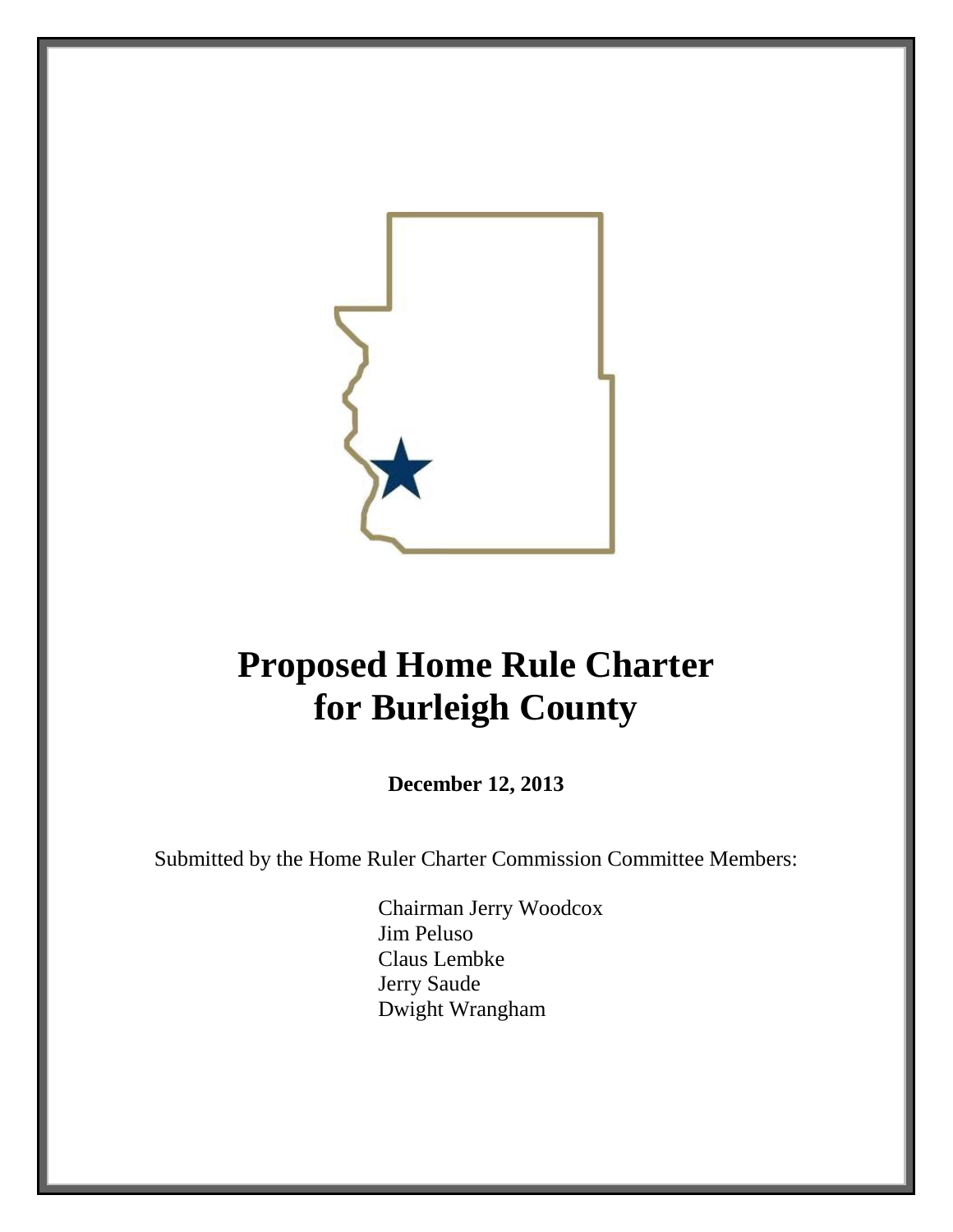# **Table of Contents**

| Gross Receipts of New Farm Machinery and New Farm Irrigation Equipment  2 |  |  |  |  |
|---------------------------------------------------------------------------|--|--|--|--|
|                                                                           |  |  |  |  |
|                                                                           |  |  |  |  |
|                                                                           |  |  |  |  |
|                                                                           |  |  |  |  |
|                                                                           |  |  |  |  |
|                                                                           |  |  |  |  |
|                                                                           |  |  |  |  |
|                                                                           |  |  |  |  |
|                                                                           |  |  |  |  |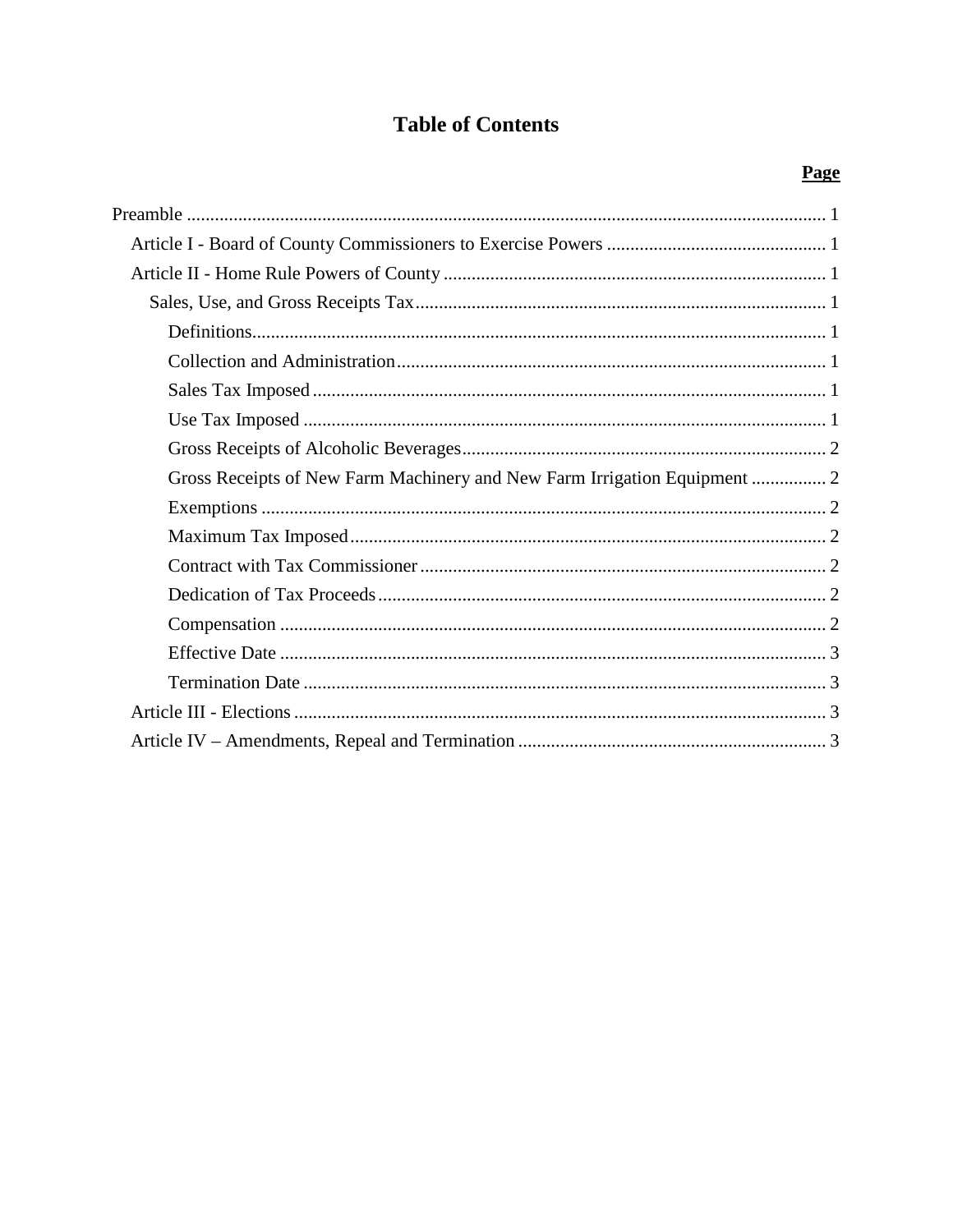#### **Preamble**

<span id="page-2-0"></span>We, the people of Burleigh County, do establish this Home Rule Charter.

#### <span id="page-2-1"></span>**Article I - Board of County Commissioners to Exercise Powers**

Subject to the limitations imposed by the North Dakota Constitution, state law, and this charter, the home rule powers of Burleigh County will be vested in the Board of County Commissioners.

#### <span id="page-2-2"></span>**Article II - Home Rule Powers of County**

In addition to powers granted counties under the constitution and laws of the State of North Dakota, Burleigh County will have the power to levy a one half of one percent  $(\frac{1}{2}\%)$  sales, use, and gross receipts tax.

#### <span id="page-2-3"></span>**Sales, Use, and Gross Receipts Tax**

<span id="page-2-4"></span>**Definitions**: All terms defined in chapters 11-09.1, 57-39.2, 57-39.4, 57-39.5, 57-39.6, and 57-40.2 of the North Dakota Century Code (N.D.C.C.), including any future amendments, are adopted by reference. All references to the N.D.C.C. include amendments adopted by the North Dakota Legislative Assembly.

<span id="page-2-5"></span>**Collection and Administration**: Where not in conflict with the provisions herein, the provisions of N.D.C.C. chapters 11-09.1, 57-39.2, 57-39.4, 57-39.5, 57-39.6, and 57-40.2, and all administrative rules adopted by the Tax Commissioner, pertaining to the collection and administration of the retail sales, use, and gross receipts tax, including provisions for liability, refund, penalty, interest or credit, govern the administration by the North Dakota Office of State Tax Commissioner (hereinafter "Tax Commissioner") of the taxes imposed.

<span id="page-2-6"></span>**Sales Tax Imposed**: Subject to the provisions of N.D.C.C. § 11-09.1-05, and except as otherwise provided, or the sales and use tax laws of the State of North Dakota, a tax of one half of one percent  $(\frac{1}{2}\%)$  is imposed upon the gross receipts of retailers from all sales at retail, including the leasing or renting of tangible personal property, within the corporate limits of the county of Burleigh, North Dakota.

<span id="page-2-7"></span>**Use Tax Imposed**; Subject to the provisions of N.D.C.C. § 11-09.1-05, and except as otherwise provided, or the sales and use tax laws of the State of North Dakota, an excise tax is imposed upon the storage, use, or consumption within the corporate limits of the county of Burleigh, North Dakota of tangible personal property purchased at retail for storage, use, or consumption in this county, at the rate of one half of one percent  $(\frac{1}{2}\%)$  of the purchase price of the property. An excise tax is imposed on the storage, use, or consumption within the corporate limits of the county of Burleigh, North Dakota of tangible personal property not originally purchased for storage, use, or consumption in this county at the rate of on half of one percent  $(\frac{1}{2}\%)$  of the fair market value of the property at the time it was brought into this county.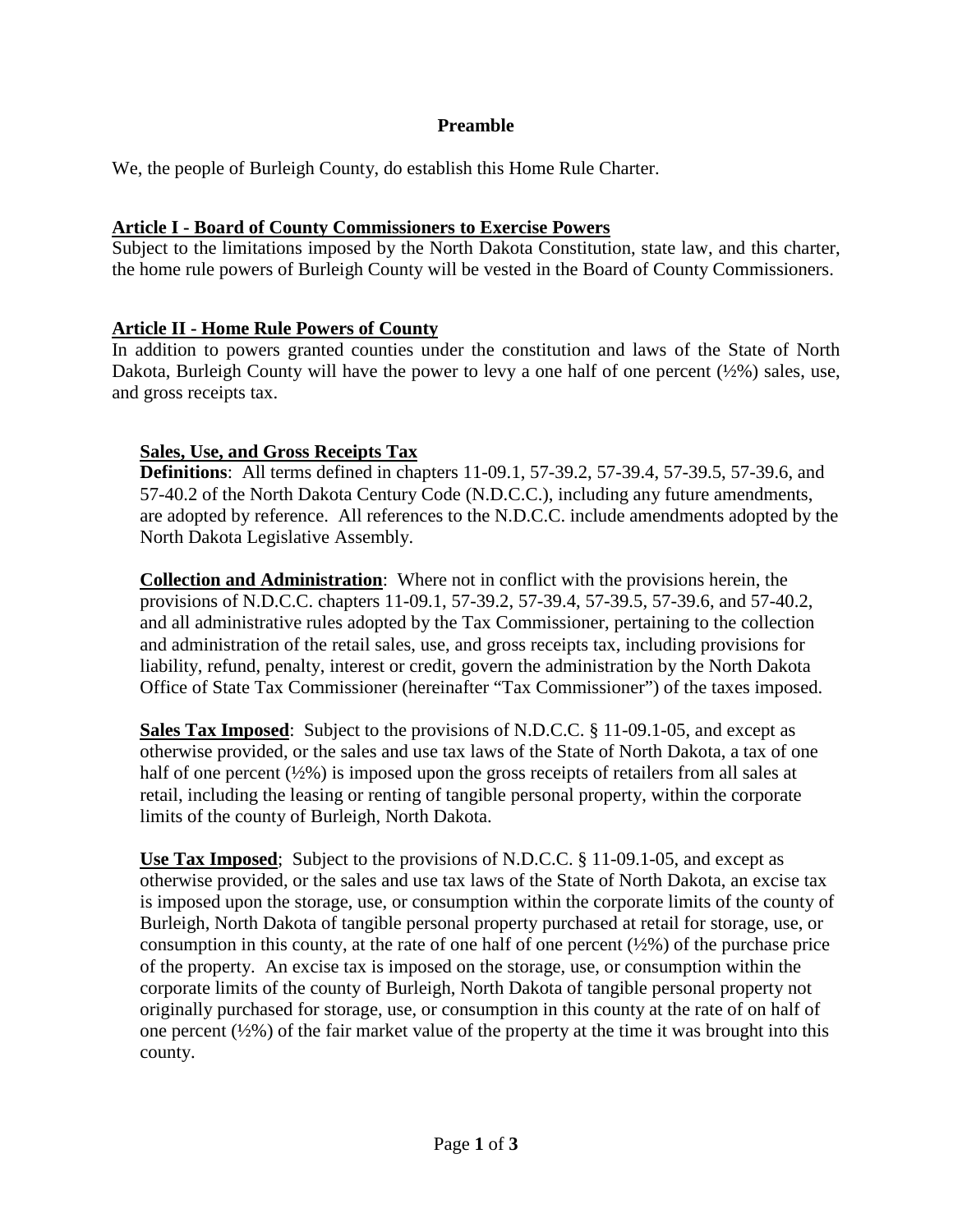With respect to the purchase price of tangible personal property used by a contractor or subcontractor to fulfill a contract as defined in N.D.C.C. § 57-40.2-03.3, the tax imposed by this section applies only to bids submitted on or after the effective date of this Ordinance.

<span id="page-3-0"></span>**Gross Receipts of Alcoholic Beverages**: Subject to the provisions of N.D.C.C. § 11-09.1- 05, and except as otherwise provided, a gross receipts tax of one half of one percent  $(\frac{1}{2}\%)$  is imposed upon all gross receipts from the sale of alcoholic beverages within the county. A person who receives alcoholic beverages for storage, use, or consumption in this state is subject to tax on storage, use, or consumption of those alcoholic beverages at the rate of one half of one percent  $(\frac{1}{2}\%)$ .

<span id="page-3-1"></span>**Gross Receipts of New Farm Machinery and New Farm Irrigation Equipment**: Subject to the provisions of N.D.C.C. § 11-09.1-05, and except as otherwise provided, a gross receipts tax of one half of one percent  $(\frac{1}{2}\%)$  is imposed upon all gross receipts from the sale of new farm machinery and new farm irrigation equipment within the county. A person who receives new farm machinery or new farm irrigation equipment for storage, use, or consumption in this state is subject to tax on storage, use, or consumption of that machinery and/or equipment at the rate of one half of one percent  $(\frac{1}{2}\%)$ .

<span id="page-3-2"></span>**Exemptions**: No additional exemptions from imposition and computation of the county sales and use tax other than those provided by state law are provided for.

Sales to contractors that are exempt pursuant to subsection 15 of N.D.C.C. § 57-39.2-04 shall be exempt from any county sales tax, but contractors shall be subject to the county use tax on those items used within the county that would be taxed pursuant to N.D.C.C. § 57-40.2-03.3 on which the county sales tax has not previously been paid.

<span id="page-3-3"></span>**Maximum Tax Imposed:** Any patron or user paying a tax imposed in excess of \$25 upon any single transaction of one or more items may obtain a credit or refund of the excess tax at the time of purchase directly from the vendor or request a refund of the excess tax payment by filing a request for refund upon the forms provided by the Tax Commissioner.

<span id="page-3-4"></span>**Contract with Tax Commissioner**: The Burleigh County Auditor/Treasurer is hereby authorized to contract with the Tax Commissioner for administration and collection of taxes imposed. The County Auditor/Treasurer has all powers granted to the Tax Commissioner and in the absence of a valid contract with the Tax Commissioner or failure of the Tax Commissioner to perform the delegated duties, shall perform these duties in place of the Tax Commissioner.

<span id="page-3-5"></span>**Dedication of Tax Proceeds**: All revenues raised and collected under this charter, less administrative expenses shall be dedicated only to the construction of a Detention Center and demolition and remodeling of the current Detention Center.

<span id="page-3-6"></span>**Compensation**: County sales, use, and gross receipts tax permit holders are allowed to retain a portion of tax collected to help recover administrative expenses. This compensation shall equal 3% percent of the county tax due; however, the deduction is limited to \$83.33 per month or \$250 per quarter. A tax return must be filed and paid in full by the scheduled due date or the compensation will be disallowed and the tax obligation will be subject to penalty and interest.